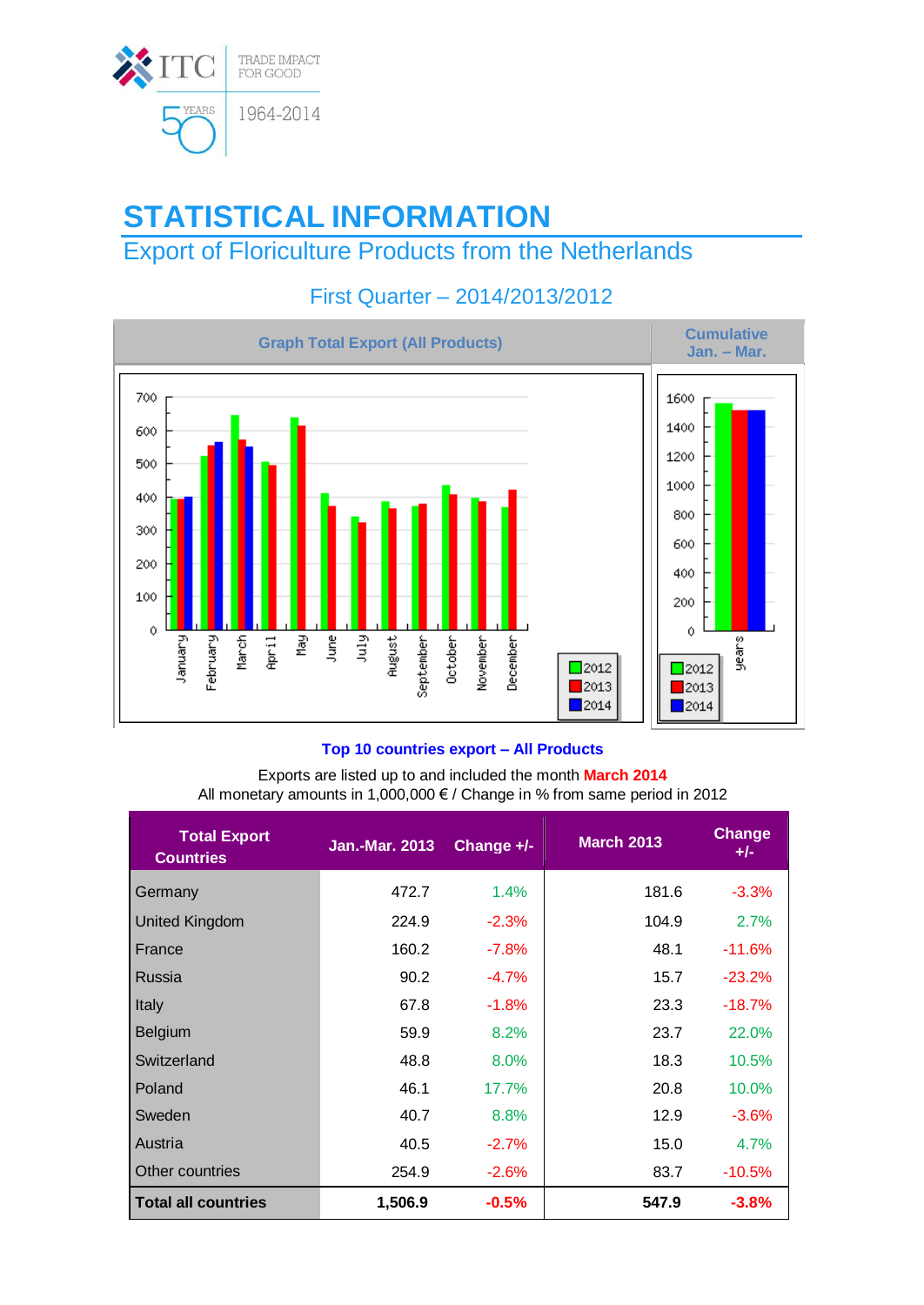

#### **Top 10 countries export - Cut Flowers**

| Exports are listed up to and included the month March 2014                 |  |
|----------------------------------------------------------------------------|--|
| All monetary amounts in 1,000,000 € / Change in % from same period in 2012 |  |

| <b>Cut Flowers</b><br><b>Countries</b> | Jan.- Mar. 2014 | <b>Change</b><br>$+/-$ | <b>March 2014</b> | <b>Change</b><br>$+/-$ |
|----------------------------------------|-----------------|------------------------|-------------------|------------------------|
| Germany                                | 302             | $-1.1%$                | 106.1             | $-13.9%$               |
| <b>United Kingdom</b>                  | 179             | $-4.6%$                | 80.9              | $-2.5%$                |
| France                                 | 99.9            | $-11.4%$               | 26.0              | $-20.0%$               |
| Russia                                 | 69.5            | $-6.7%$                | 11.4              | $-28.3%$               |
| Switzerland                            | 32.5            | 10.7%                  | 11.4              | 11.9%                  |
| Italy                                  | 31.1            | $-8.0\%$               | 9.9               | $-25.0%$               |
| Poland                                 | 30.31           | 24.0%                  | 13.0              | 14.5%                  |
| <b>Belgium</b>                         | 24.4            | $-6.9%$                | 7.9               | $-9.0%$                |
| Austria                                | 20.3            | $-0.7%$                | 6.5               | $-5.5%$                |
| Sweden                                 | 19.7            | 7.3%                   | 5.7               | $-11.1%$               |
| Other countries                        | 145.9           | $-7.0%$                | 46.4              | $-14.7%$               |
| <b>Total all countries</b>             | 954.6           | $-3.5%$                | 325.1             | $-11.1%$               |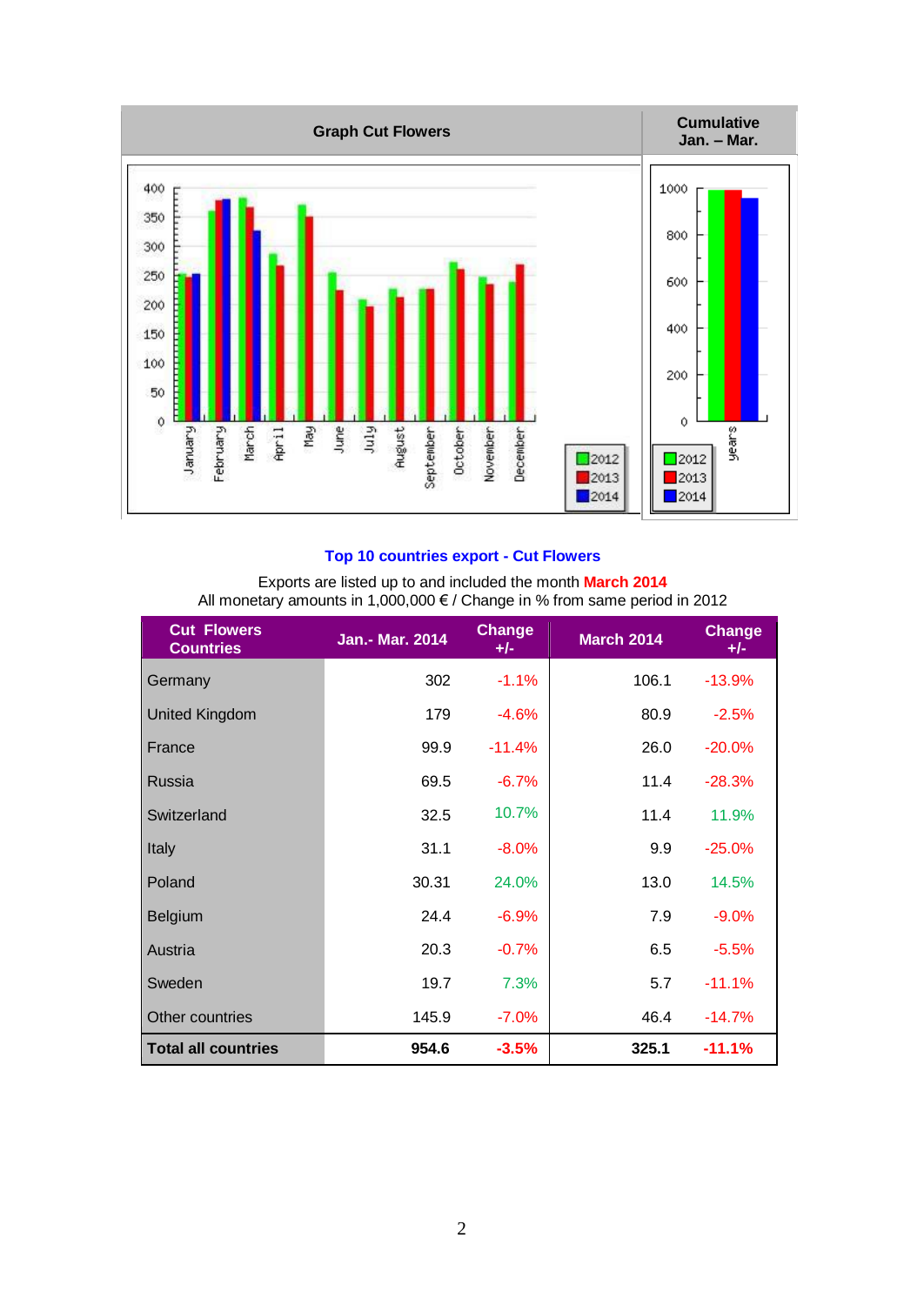

#### **Top 10 countries export - Plants**

| Exports are listed up to and included the month March 2014                 |  |
|----------------------------------------------------------------------------|--|
| All monetary amounts in 1,000,000 € / Change in % from same period in 2012 |  |

| <b>Plants Export</b><br><b>Countries</b> | <b>Jan.-Mar. 2014</b> | Change<br>$+/-$ | <b>March 2014</b> | Change +/- |
|------------------------------------------|-----------------------|-----------------|-------------------|------------|
| Germany                                  | 170.7                 | 6.2%            | 75.5              | 16.8%      |
| France                                   | 60.3                  | $-1.1%$         | 22.1              | 0.7%       |
| <b>United Kingdom</b>                    | 45.9                  | 7.6%            | 24.1              | 26%        |
| Italy                                    | 36.7                  | 4.2%            | 13.4              | $-13.3%$   |
| Belgium                                  | 35.6                  | 21.8%           | 15.8              | 46.9%      |
| Sweden                                   | 20.9                  | 10.3%           | 7.2               | 3.3%       |
| Russia                                   | 20.7                  | 2.5%            | 4.3               | $-5.5%$    |
| Austria                                  | 20.2                  | $-4.6%$         | 8.5               | 14.2%      |
| Switzerland                              | 16.3                  | 2.9%            | 6.9               | 8.1%       |
| Poland                                   | 15.8                  | 7.3%            | 7.8               | 3.1%       |
| Other countries                          | 109.0                 | 4.0%            | 37.3              | $-4.6%$    |
| <b>Total all countries</b>               | 552.3                 | 5.3%            | 222.8             | 9.3%       |

#### Source: HBAG Bloemen en planten